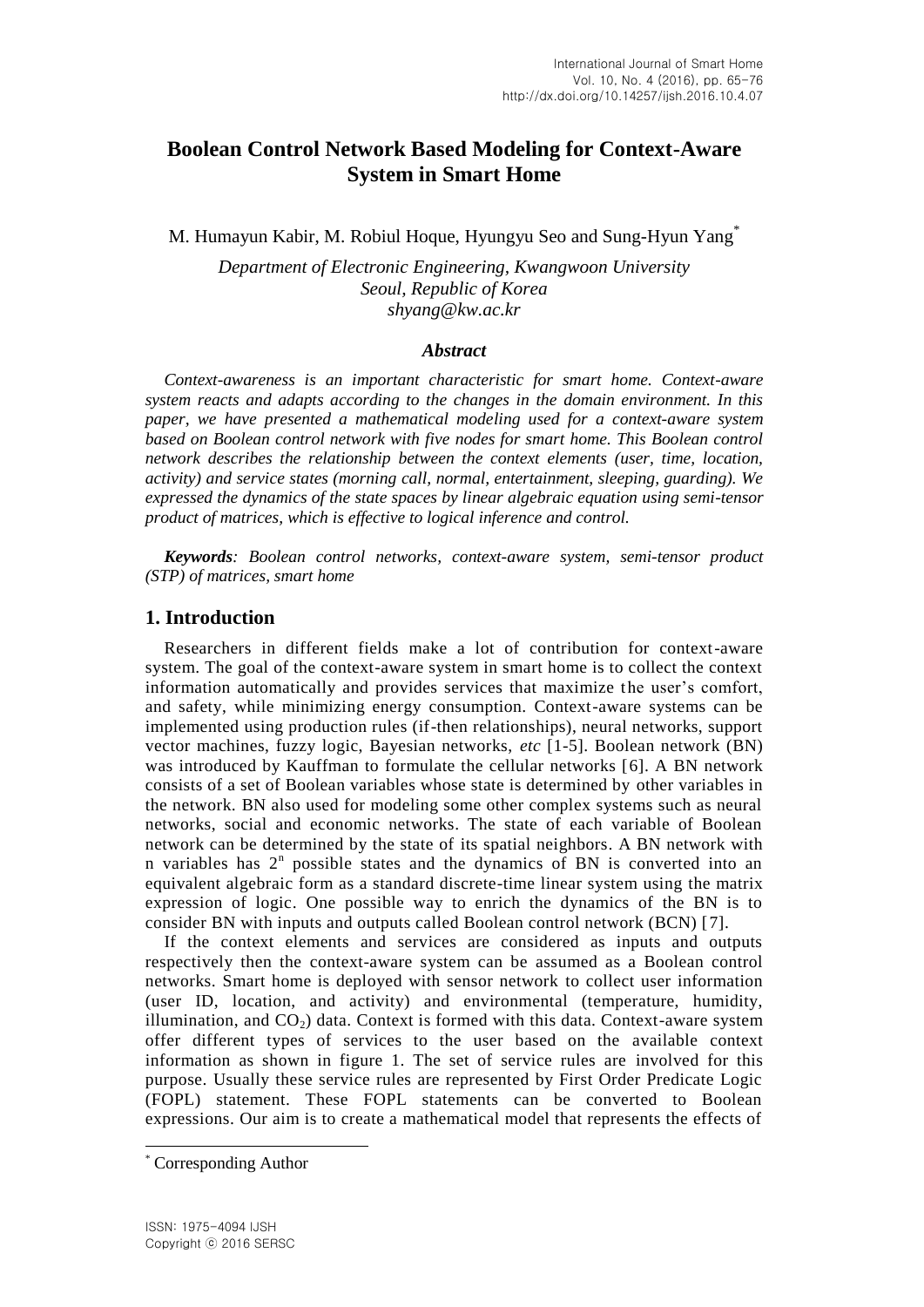different control inputs and to make predictions about state of service. Firstly these services rules are converted in to Boolean expressions then using semi-tensor product we can derive linear algebraic equation of these Boolean expression. These linear algebraic equations express state-spaces for smart home. Reasoning is an important terms used in context-aware system. Through reasoning inference can be done to deduce new knowledge form available knowledge. In this paper, we introduced matrix expression of logic with semi-tensor matrix product which is convenient for logical inference.



**Figure 1. Context-Aware Service Environment in Smart Home**

The remaining of the paper is organized as follows: A brief review of related topics for Boolean control network is presented in section 2. Section 3 provides information about state-space description of the system. Section 4 presents mathematical modeling of the state-space followed by mathematical modeling of service space in section 5. In section 6, we illustrate the methods of inference. Finally the conclusion and future work are drawn in section 7.

# **2. Theoretical Background**

### **2.1. Boolean Control Network**

A Boolean control network (BCN) is a discrete-time logical dynamic control system. Its dynamics can be expressed as

$$
\begin{cases}\n x_1(t+1) = f_1(x_1(t), \dots, x_n(t), u_1(t), \dots, u_m(t)) \\
\vdots \\
x_n(t+1) = f_n(x_1(t), \dots, x_n(t), u_1(t), \dots, u_m(t))\n\end{cases}
$$
\n(1)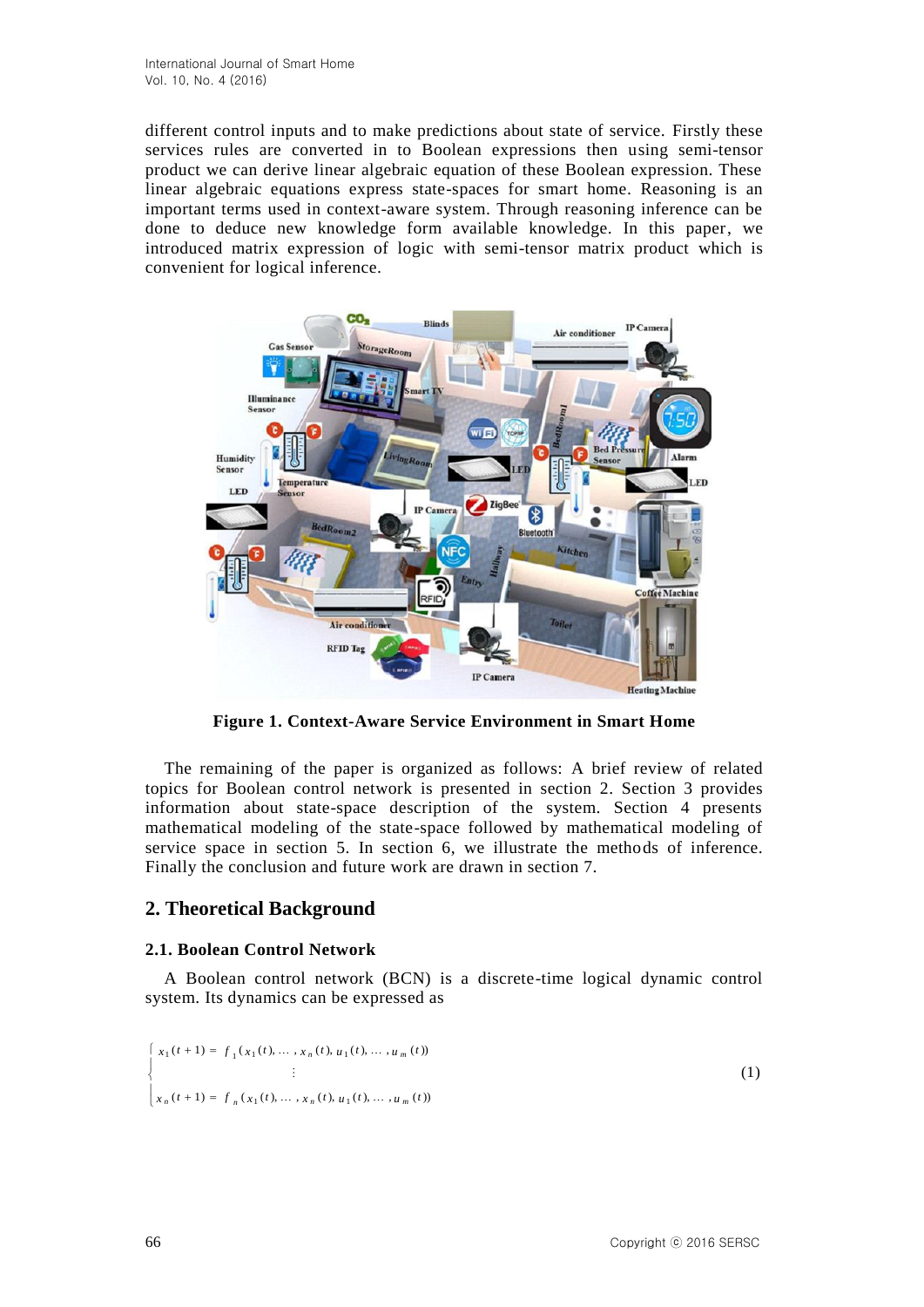where,  $f_i : D^{n+m} \rightarrow D=\{T,F\}$ , or  $\{1,0\}$ ,  $i=1,...,n$ , are  $n+m$ -ary logical functions,  $x_i \in D$ ,  $j = 1, 2, \ldots n$ , are states,  $u_i \in D$ ,  $l = 1, 2, \ldots m$  are control inputs.

In [8], authors proposed the concept of semi-tensor product and used it to represent BCNs in a linear algebraic state-space form. A briefly review on some topics are represented, which is useful for studying BCNs in a control-theoretic framework.

#### **2.2. Matrix Expression of Logic**

A logical variable represents value from a set  $D = \{T,F\}$ , or  $\{1,0\}$ . For matrix expression we identify truth "T" and false "F", with the vectors

$$
\mathbf{T} := 1 \sim \begin{bmatrix} 1 \\ 0 \end{bmatrix} \text{ or } \delta^{\frac{1}{2}}, \mathbf{F} := 0 \sim \begin{bmatrix} 0 \\ 1 \end{bmatrix} \text{ or } \delta^{\frac{2}{2}}
$$

where,  $\delta_k^i$  is the i<sup>th</sup> column of the identity matrix  $I_k$  and  $\Delta_k := {\delta_k^i | i = 1, 2, ..., k}$ 

**Definition 1:** A matrix  $L \in M_{n \times m}$  is called a logical matrix if  $Col(L) \subset \Delta_n$ . The set of *n*×m logical matrices is denoted by  $\mathcal{L}_{n \times m}$ . If  $L \in \mathcal{L}_{n \times m}$ , then it has the form  $L = \begin{bmatrix} \delta^{i_1} & \delta^{i_2} & \cdots & \delta^{i_m} \end{bmatrix}$  or in compact form  $L = \delta_n$  [i<sub>1</sub> i<sub>2</sub>...i<sub>m</sub>].

#### **2.3. Semi-tensor Matrix Product**

**Definition 2:** Unlike Kronecker product  $(\otimes)$ , the semi-tensor product  $(\times)$  is a generalization of the conventional matrix product that allows multiplying two matrices of arbitrary dimensions. The semi-tensor product of two matrices  $A \in M_{m \times n}$ and *B* $\in M_{p \times q}$  is

$$
A \ltimes B = (A \otimes I_{\alpha/p})(B \otimes I_{\alpha/p}) \tag{2}
$$

where  $\alpha$  is equal to least common multiple of *n* and *p (lcm(n,p))*.

#### **2.4. Algebraic Representation of Boolean Functions**

A Boolean function can be converted into an algebraic form using the semi-tensor matrix product. Any Boolean function of *n* variables  $f: {F,T}^n \rightarrow {F,T}$  can be equivalently represented as a mapping  $\int = \{\delta_1, \delta_2^2\} \rightarrow \{\delta_2^1, \delta_2^2\}$  $\left\{\begin{array}{c}1\\ \partial_1,\partial_2\end{array}\right\}^n \rightarrow \left\{\begin{array}{c}1\\ \partial_2\end{array}\right\}^n,$ 

**Definition 3:** A  $2 \times 2^r$  matrix  $M_\sigma$  is said to be the structure matrix of the r-ary logical operator  $\sigma$  if

$$
\sigma(p_1, \ldots, p_r) = M_{\sigma} \ltimes p_1 \ltimes \ldots \ltimes p_r := M_{\sigma} \ltimes_{i=1}^r p_i
$$
\n(3)

Table 1. Listed Some of the Structure Matrices Used in BCN.

| Logical<br>Operator | <b>Structure</b><br><b>Matrix</b>                                                   | Logical<br>Operator   | <b>Structure</b><br><b>Matrix</b>                                                                   |  |
|---------------------|-------------------------------------------------------------------------------------|-----------------------|-----------------------------------------------------------------------------------------------------|--|
| $Negation(\neg)$    | $\begin{bmatrix} 0 & 1 \end{bmatrix}$<br>$MN = \begin{vmatrix} 1 & 0 \end{vmatrix}$ | Disjunction( $\vee$ ) | $\begin{bmatrix} 1 & 1 & 1 & 0 \end{bmatrix}$<br>$MD = \begin{vmatrix} 0 & 0 & 0 & 1 \end{vmatrix}$ |  |
|                     | $= \delta_2[2 \ 1]$                                                                 |                       | $= \delta_2[1 \ 1 \ 1 \ 2]$                                                                         |  |

| <b>Table 1. Structure Matrix for Basic Logical Operators</b> |
|--------------------------------------------------------------|
|--------------------------------------------------------------|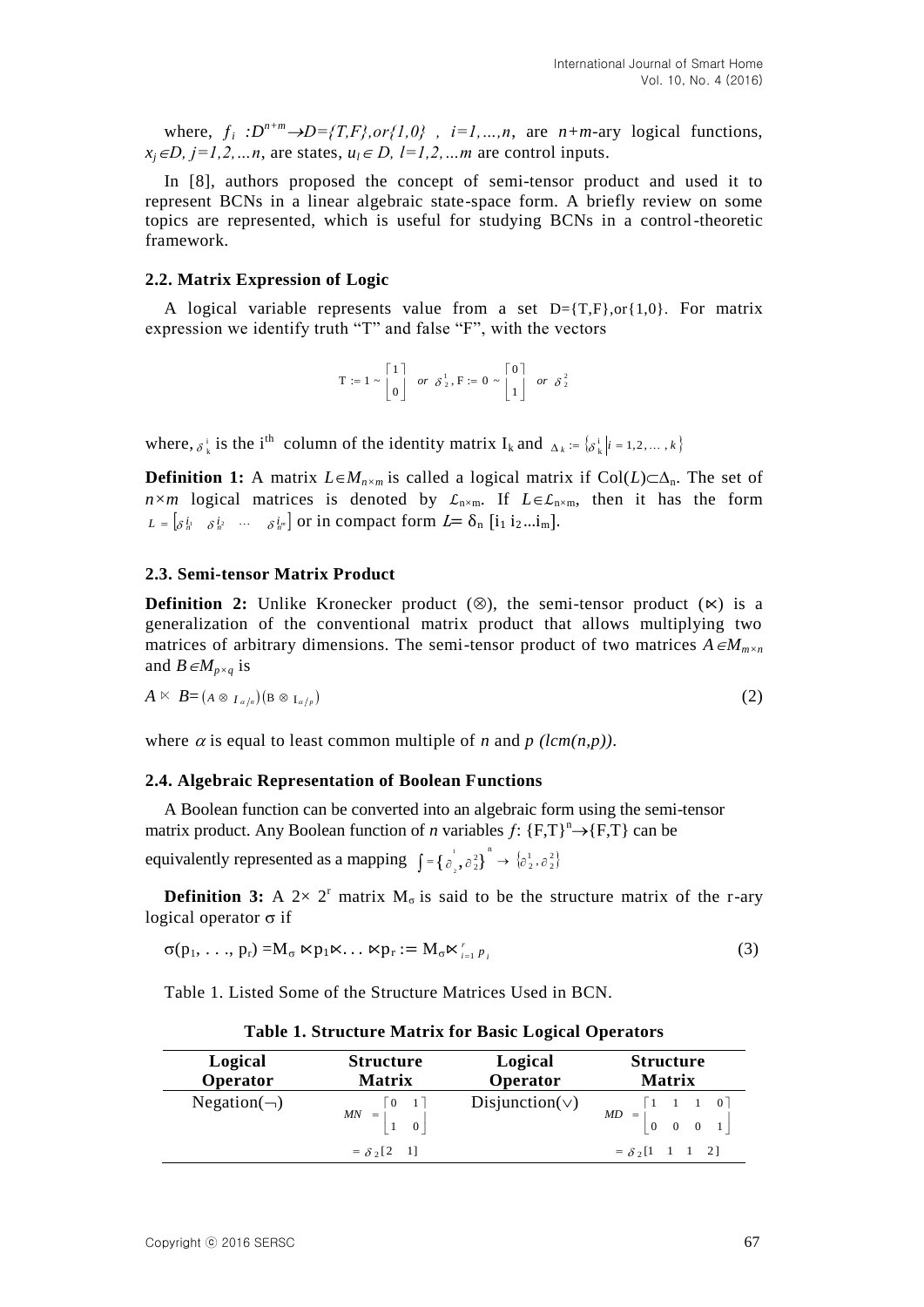| Conjunction( $\wedge$ )          | $MC = \begin{bmatrix} 1 & 0 & 0 & 0 \\ 0 & 1 & 1 & 1 \end{bmatrix}$ Conditional( $\rightarrow$ )               |               | $MI = \begin{bmatrix} 1 & 0 & 1 & 1 \\ 0 & 1 & 0 & 0 \end{bmatrix}$ |
|----------------------------------|----------------------------------------------------------------------------------------------------------------|---------------|---------------------------------------------------------------------|
|                                  | $= \delta_2[1 \quad 2 \quad 2 \quad 2]$                                                                        |               | $= \delta_2[1 \quad 2 \quad 1 \quad 1]$                             |
| $Biconditional(\leftrightarrow)$ | $ME = \begin{bmatrix} 1 & 0 & 0 & 1 \\ 0 & 1 & 1 & 0 \end{bmatrix}$                                            | Exclusive Or  | $MP = \begin{bmatrix} 0 & 1 & 1 & 0 \\ 1 & 0 & 0 & 1 \end{bmatrix}$ |
|                                  | $= \delta_2[1 \quad 2 \quad 2 \quad 1]$                                                                        |               | $= \delta_2[2 \quad 1 \quad 1 \quad 2]$                             |
| Dummy $(\sigma d)$               | $ED = \begin{bmatrix} 1 & 0 & 1 & 0 \\ 0 & 1 & 0 & 1 \end{bmatrix}$<br>$= \delta_2[1 \quad 2 \quad 1 \quad 2]$ | Power reduced | $MR = \begin{bmatrix} 1 & 0 \\ 0 & 0 \\ 0 & 0 \end{bmatrix}$        |
|                                  |                                                                                                                |               | $= \delta_2[1 \ 4]$                                                 |

**Definition 4:** A swap matrix  $W_{[m,n]}$  is an mn×mn matrix, defined as follows. Its rows and columns are labeled by double index (i, j), the columns are arranged by the ordered multi-index Id $(i, j: m, n)$ , and the rows are arranged by the ordered multiindex Id $(i, i: m, n)$ . The element at position  $[(I, J), (i, j)]$  is then

$$
w_{(I,J), (i,j)} = \delta_{i,j}^{I,J} = \begin{cases} 1, & I = i \text{ and } J = j, \\ 0 & \text{otherwise} \end{cases}
$$
 (4)

### **2.5. Procedure to Make Structure Matrix**

We can make structure matrix of the function  $\sigma(p_1, p_2,...,p_r)$  in the following three steps.

**Step 1.** Using the fact that  $pM = (I_2 \otimes M)p$ , all factors of structure matrices  $M_i$  or  $I_2 \otimes M_j$  can be move to the front and move all the variables,  $p_i$ , to the rear of the product.

$$
\sigma(p_1, \ldots, p_r) = \kappa_i \xi_i = \kappa_j N_j \kappa_k \frac{1}{p_i}
$$
 (5)

where  $N_i \in \{I_{2^s} \otimes MN, I_{2^s} \otimes MD, I_{2^s} \otimes MC\ |s = 0,1,2,...\}, i_k \in \{1, 2, ..., r\}$ 

**Step 2.** Using a swap matrix the order of two logical variables can be changed  $W_{[2]}p_i p_j = p_j p_i$ 

$$
\mathbf{K}_{k} p_{i_k} = \mathbf{M} \mathbf{K} p_1^{k_1} \mathbf{K} p_2^{k_2} \mathbf{K} \dots \mathbf{K} p_r^{k_r}
$$
 (6)

**Step 3.** Using a power-reducing matrix, the power of the  $p_i$ 's can all be reduced to 1. The coefficient matrices, generated by reducing orders, can be moved to the front part.

### **2.6. Algebraic Representation of BCNs**

The dynamics of BCNs can be represented by a set of Boolean functions, so a linear algebraic state-space representation can be possible using semi-tensor matrix product.

**Theorem 1:** Consider a BCN with state variables  $x_1, \ldots, x_n$  and inputs  $u_1, \ldots, u_m$ with  $x_i$ ,  $u_i \in \{\partial_2^1, \partial_2^2\}$ . Then the dynamics of equation (1) can be expressed as

$$
\mathbf{x}(t+1) = L \kappa \mathbf{u}(t) \, \kappa \mathbf{x}(t) \tag{7}
$$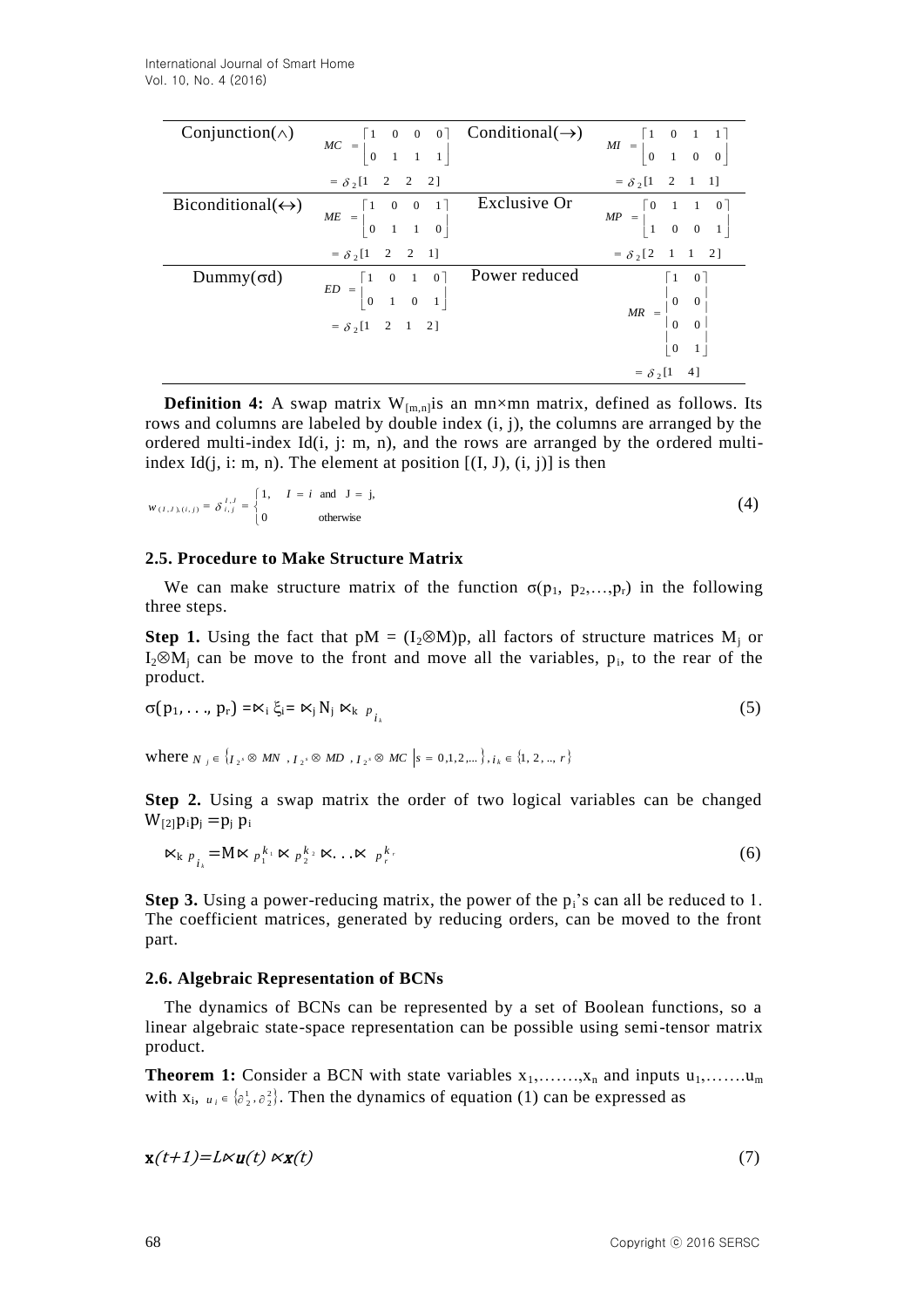where the matrix *L* is called the transition matrix of the BCN and  $L \in L_2^m \times 2^{n+m}$ ,  $x(t+1) = \mathcal{K}_{i=1}^n X_i(t+1), u(t) = \mathcal{K}_{j=1}^m u_j(t), x(t) = \mathcal{K}_{k=1}^n X_k(t)$ 

#### **2.7. Solution of a Logical Equation**

Using the following algorithm, scalar form of the logical unknowns can be easily calculated.

**Algorithm 1**: Let,  $x = \kappa \int_{j=1}^{n} p_j = \delta \int_{2^n}^{i}$ , where  $p_j \in \Delta$  are in vector form. Then:

The scalar form of  $\{p_j\}$  can be calculated from *i* inductively as follows:

Step 1. Set  $q_0:=2^n - i$ 

Step 2. Calculated  $p_j$  and  $q_j$ ,  $j=1,2,...,n$ , recursively by

$$
\begin{cases}\n p_j = \left[ \frac{q_{j-1}}{2^{n-j}} \right] \\
q_j = q_{j-1} - p_j \times 2^{n-j}, j = 1, 2, ..., n\n\end{cases}
$$

### **3. State-Space Description of the System**

We consider five states for this system: Morning call state, Normal state, Entertainment state, Sleeping state and Guard state. Five different services will be offered by these states. We can define the states by FOPL (First Order Predicate Logic) statement.

#### *Morning Call State:*

For all users, if user is available, and the last state is "Morning call", or "Sleeping", and time is "Morning", and user location in "Bedroom", and user activity is "Lying" then next state is "Morning call".

 $\forall X, user(X) \land last\_state("Morning call") \lor last\_state("Sleeping") \land last\_time("Mornin"$  $g''$ )  $\land$  location(X, "Bed-room") $\land$ activity(X, "Lying")  $\rightarrow$ next state("Morning call")

#### *Normal State:*

For all users, if user is available, and the last state is "Morning call", or "Normal",or "Entertainment", or "Guard", and user location in inside of house then next state is "Normal".

 $\forall X, \text{user}(X) \land \text{last state}("Mormingcall") \lor \text{last state}("Normal") \lor \text{last state}("Entertai")$ n-

ment") $\vee$ last state("Guard") $\wedge \neg$ state("Sleeping") $\wedge \neg$ location(X,"outside") $\rightarrow$ next\_stat e("Normal")

#### *Entertainment State:*

For all users, if user is available, and the last state is "Normal", or "Entertainment", or not "Sleeping", and time is "Evening" and user location in "Sofa" then next state is "Entertainment".

 $\forall X, user(X) \land (last state("Normal") \lor last state("Entertainment") \land \neg last-state$  $("Sleep-ing") \land time("Evening") \land location(X, "Sofa") \rightarrow next\_state("Entertainment")$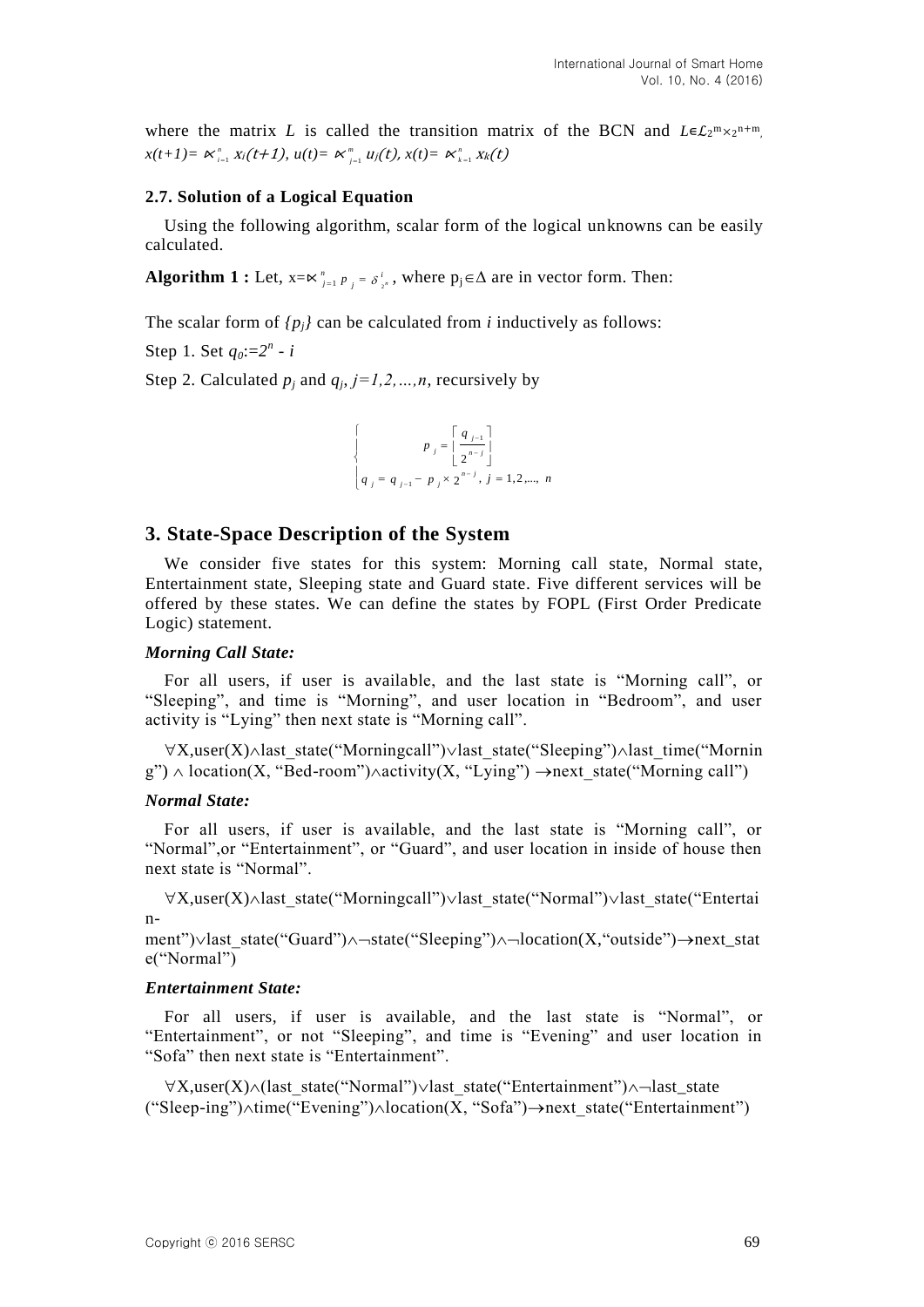## *Sleeping State:*

For all users, if user is available, and the last state is "Normal" or "Entertainment", or "Sleeping", and not "Morning", and time is "Night", and person location in "Bedroom" then next state is "Sleeping".

 $\forall X, \text{user}(X) \land \text{last state}$  ("Normal") $\lor \text{last state}$  state("Entertainment") $\lor \text{last state}$ (" Sleep")  $\land$  -last state("Morningcall") $\land$ time("Night") $\land$ location(X, "Bedroom") $\land$ activity(X, "Ly-ing"))  $\rightarrow$ next state("Sleeping")

### *Guard State:*

For all users, if user is available, and the last state is "Normal", or "Guard", or not "Morning", or "Entertainment", or "Sleeping" and user location in "Outside", and user activity is "Lying" then next state is "Guard".

 $\forall X, \text{user}(X) \land \text{last state}("Normal") \lor \text{last state}("Guard") \lor \text{last state}("Normal")$  $\vee$ last state("Entertainment") $\vee$ last state("Sleep") $\wedge$ location(X,"Outside") $\wedge$ activity(X , "Lying")  $\rightarrow$  next state("Guard")

Every home user has tagId, name and relation. We can define home user by, X is a home user if has tagId, name and relation. Home user information is listed in table  $II$ .

 $trr(Y, X, Z) \rightarrow user(X)$ .

We can illustrate  $\text{tr}(Y, X, Z)$  by combining three one-argument predicates  $tagId(Y)$ , name $(X)$ , relation $(Z)$ .

 $tagId(Y) \wedge name(X) \wedge relation(Z) \rightarrow tnr(Y, X, Z)$ 

| tagId(Y) | name(X)  | relation(Z) |               | user(X)  |
|----------|----------|-------------|---------------|----------|
| 1001     | Mr. Hye  | Father      |               | Mr. Hye  |
| 1002     | Mrs. Soo | Mother      |               | Mrs. Soo |
| 1003     | Mr. Hyo  | Son         | $\rightarrow$ | Mr. Hyo  |
| 1004     | Ms. Ha   | Daughter    |               | Ms. Ha   |
| 1005     | Mr. Hyun | Grandfather |               | Mr. Hyun |

**Table 2. Home User Information**

We convert FOPL (First Order Predicate Logic) to propositional Logic in twosteps: First, replacing universal quantification by conjunctions, second, defining propositional variables from the predicates [9].

# **4. Mathematical Modeling of the State-Space**

We can represent each state as a logical function of context elements and states. These context elements and states are Boolean logical variables with value either true (1) or false (0) at any given time  $t$ . Then at time  $t+1$  the states of this network are updated by context elements and last state values according to some desired logical rules logical equation of smart home context-aware system. We can represent five states by logic variables, such as morning call state  $= x<sub>1</sub>$ , normal state  $x_2$ , entertainment state  $x_3$ , sleeping state  $x_4$ , and guarding state  $x_5$ . For input it uses eight context elements with Boolean logic values true and false. These context elements are categorized as user  $u_1$  (father(p), mother(q), son(r),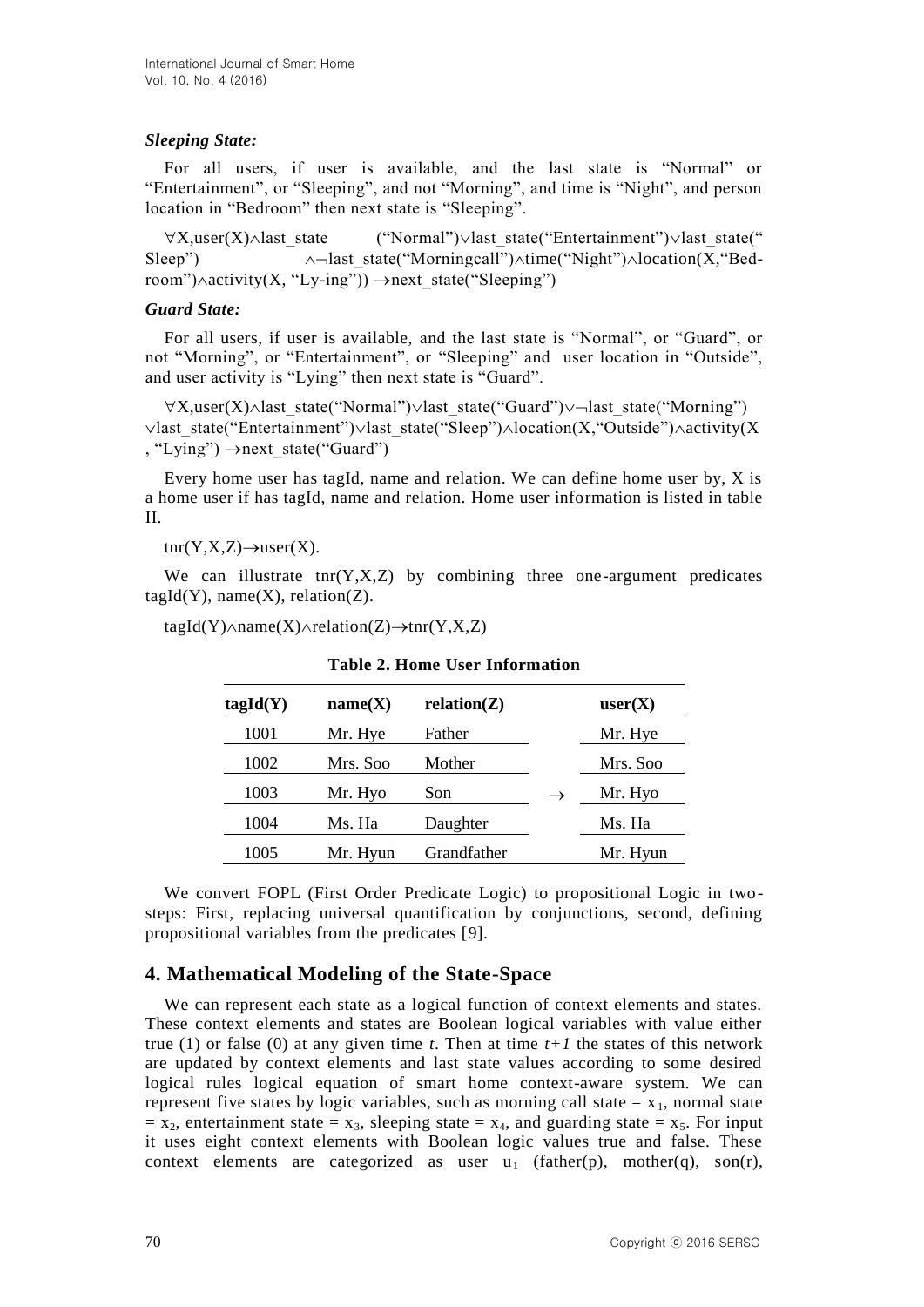daughter(s), grandfather(t)), time (morning(u<sub>2</sub>), evening(u<sub>7</sub>), night(u<sub>5</sub>)), location (bedroom(u<sub>3</sub>), sofa(u<sub>8</sub>), outside(u<sub>6</sub>)) and activity (lying(u<sub>4</sub>)). Each state can be defined by logical relation between the context elements and states.

*Morningcall state(t+1)=((Morningcall state(t)Sleeping state(t))Entertainment*   $State(t)$  $\wedge$ *user*(*t*) $\wedge$ *Time\_morning*(*t*) $\wedge$ *Location\_bedroom*(*t*) $\wedge$ *Activity\_lying*(*t*)

*Normal state(t+1)=(Morningcall state(t)Normal state(t)Entertainment*   $State(t) \vee$  *Guard state(t)*) $\wedge$ ( $\neg \text{Sleep state}(t)$ ) $\wedge$ *user(t)* $\wedge$ ( $\neg \text{Location outside}(t)$ )

*Entertainment* state(t+1)=(Normal state(t) $\vee$ Entertainment state(t)) $\wedge$ ( $\neg$ Sleeping  $state(t)$ ) $\land$ *user(t)* $\land$ *Time\_evening(t)* $\land$ *Location\_sofa(t)* 

*Sleeping state(t+1)=((Normal state(t)Entertainment state(t) Sleeping state(t))( Morning call*   $state) \land user(t) \land Time\ night(t) \land Location\ bedroom(t) \land Activity\ lying(t)$ 

*Guarding state(t+1)=((Normal state(t)* $\vee$ *Guard state(t)* $\vee$ ( $\sim$  (Morning call state(t)) $\vee$ *Entertainment state(t)* $\vee$ *Sleeping state(t)* $\wedge$  $\wedge$ *user(t)* $\wedge$ *Location outside(t)* (8)

Using logic variables we can express equation (8) as

$$
x_1(t+1) = ((x_1(t) \vee x_4(t)) \wedge \neg x_3(t)) \wedge u_1(t) \wedge u_2(t) \wedge u_3(t) \wedge u_4(t)
$$
  
\n
$$
x_2(t+1) = ((x_1(t) \vee x_2(t) \vee x_3(t) \vee x_5(t)) \wedge \neg x_4(t)) \wedge u_1(t) \wedge (\neg u_6(t))
$$
  
\n
$$
x_3(t+1) = (x_2(t) \vee x_3(t)) \wedge (\neg x_4(t)) \wedge (u_1(t)) \wedge (u_7(t) \wedge u_8(t))
$$
  
\n
$$
x_4(t+1) = ((x_2(t) \vee x_3(t) \vee x_4(t)) \wedge \neg x_1) \wedge u_1(t) \wedge u_5(t) \wedge u_3(t) \wedge u_4(t)
$$
  
\n
$$
x_5(t+1) = ((x_2(t) \vee x_5(t) \vee (\neg x_1(t)) \vee x_3(t) \vee x_4(t)) \wedge (\neg u_1(t)) \wedge u_6(t)) \qquad (9)
$$

Figure 2. shows the state-transition diagram of this system. Every state depends on the values of others state. When system is in normal state then next step can be entertainment state or sleeping state or guard state. When system is in guard state then next step will be only normal state. When system is in entertainment state then next state will be normal state or sleeping state. When system is in sleeping state then next step will be morning call. When morning call state is true then next state will be normal state. So every state depends on another state's last value. Every state has fixed number of context information, when the context information satisfied the logic equation then that state is ready to provide specific service. Equation (9) shows the relation between state variables  $(x_1,x_2,x_3,x_4,x_5)$  and input variables  $(u_1, u_2, u_3, u_4, u_5, u_6, u_7, u_8)$ .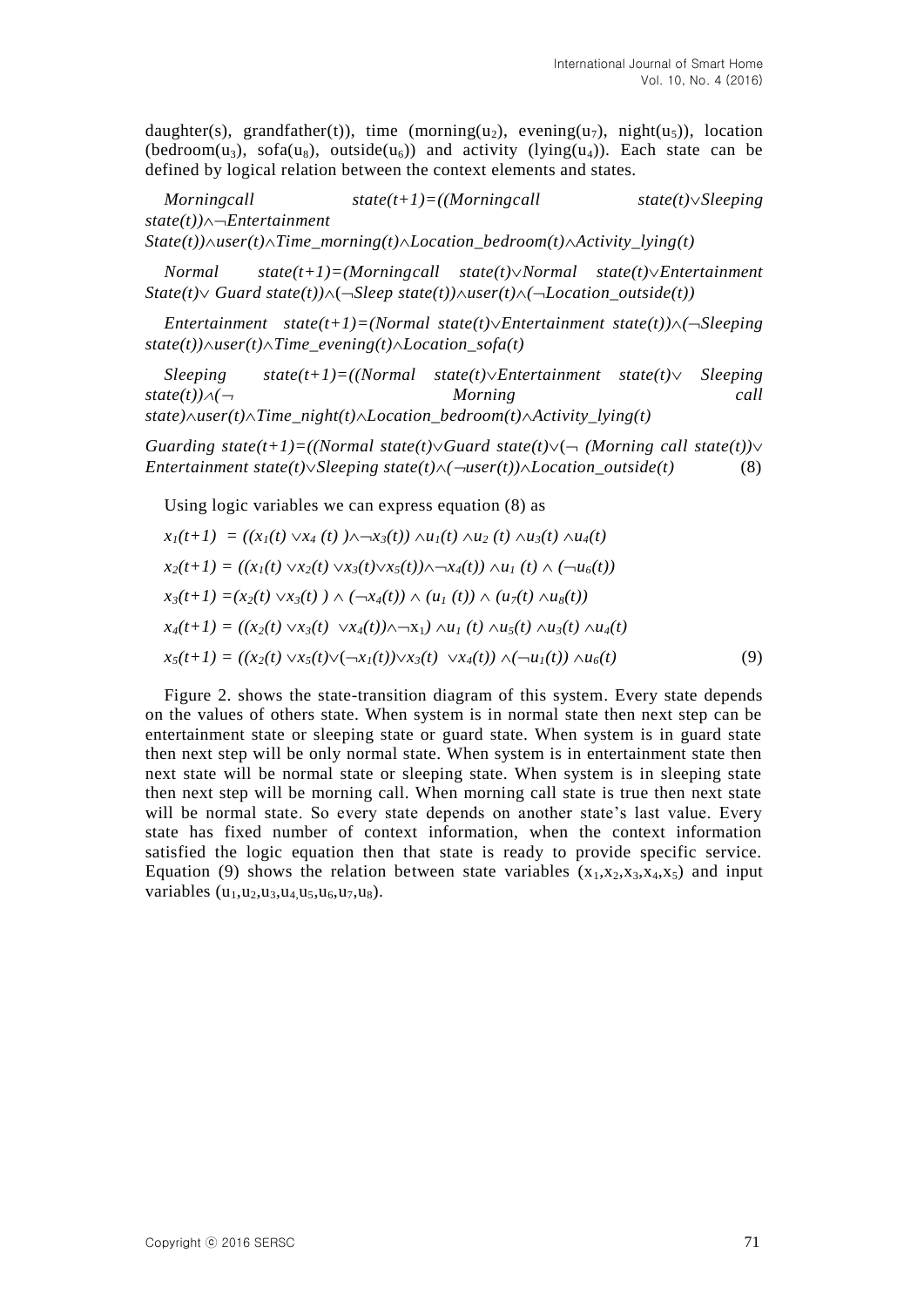

**Figure 2. State-Transition Diagram**

User  $u_1$  can be defined logically as

*user=(FatherMother Son DaughterGrandfather)* (10)

This logical function (10) can be represented by logic variables, and structure matrix of logical operator, then converted into an algebraic function using semitensor matrix product  $(\times)$ , definition and theorems as presented in section 2.

 $u_1 = p \lor q \lor r \lor s \lor t = MD \land MD \land MD \land MD \land q \land r \land s \land t = L_p \land x$  (11)

where,  $x = p \kappa q \kappa r \kappa s$ ,  $MD =$  structure matrix of logical disjunction operation, L∊ℒ2<sup>2</sup> <sup>5</sup>*= 2[ 1 1 1 1 1 1 1 1 1 1 1 1 1 1 1 1 1 1 1 1 1 1 1 1 1 1 1 1 1 1 1 2 ]=* transition matrix. Structure matrix is unique and it is a matrix representation of sum of product (SOP) of logic variable in logic expressions. It describes the dynamics of the system. Semi-tensor product (STP) toolbox based on Matlab is used for related computations [10].

Similarly by converting logical equation (9) into an algebraic function as follows

 $x_1(t+1) = MC \triangle MCKMCKMCKMCKMDC \triangle KAD \triangle x_1 \triangle x_4 \triangle MN \triangle x_3 \triangle u_1 \triangle x_1 \triangle x_4 \triangle x_5$  $=MC^5\Join MD\Join(I_2\otimes(I_2\otimes MN))\Join(I_4\otimes W_{12})\Join(I_2\otimes W_{12})\Join W_{121}\Join(I_8\otimes W_{12})\Join(I_4\otimes W_{12})\Join(I_2\otimes W_{21})$  $\otimes$ 

 $W_{[2]}$ ) $\kappa(I_{16}\otimes W_{[2]})\kappa(I_{8}\otimes W_{[2]})\kappa(I_{4}\otimes W_{[2]})\kappa(I_{32}\otimes W_{[2]})\kappa(I_{16}\otimes W_{[2]})\kappa(I_{8}\otimes W_{[2]})\kappa(I_{32}\otimes W_{[2]})$  $\chi_1$ ( $\chi_2$   $\chi_3 \chi_4 \chi_4$   $\chi_5 \chi_6 \chi_7$   $\chi_7 \chi_8 \chi_7$ 

 $x_2(t+1)$ = MC «MC « MC « MD « MD « MD « M $X_1$  «  $x_2$  «  $x_3$  «  $x_5$  « MN «  $x_4$  «  $u_1$  « MN  $u_6$  $=\mathbf{MC}^3\ltimes\mathbf{MD}^3\ltimes\mathbf{(I}_2\otimes\mathbf{(I}_2\otimes\mathbf{(I}_2\otimes\mathbf{MN}\ltimes\mathbf{(I}_2\otimes\mathbf{MN})))\mathbf{)}\ltimes\mathbf{(I}_1\otimes\mathbf{W}_{(2)})\ltimes\mathbf{(I}_8\otimes\mathbf{W}_{(2)})\ltimes\mathbf{C}$  $(I_4 \otimes W_{12}) \triangle (I_2 \otimes W_{12}) \triangle W_{121} \triangle (I_{32} \otimes W_{121}) \triangle (I_{16} \otimes W_{121}) \triangle (I_8 \otimes W_{121}) \triangle (I_4 \otimes W_{121}) \triangle (I_2 \otimes W_{121})$  $\mathcal{K}(I_{32} \otimes W_{12}) \propto x_1 \times x_2 \times x_3 \times x_4 \times x_5 \times u_1 \times u_6$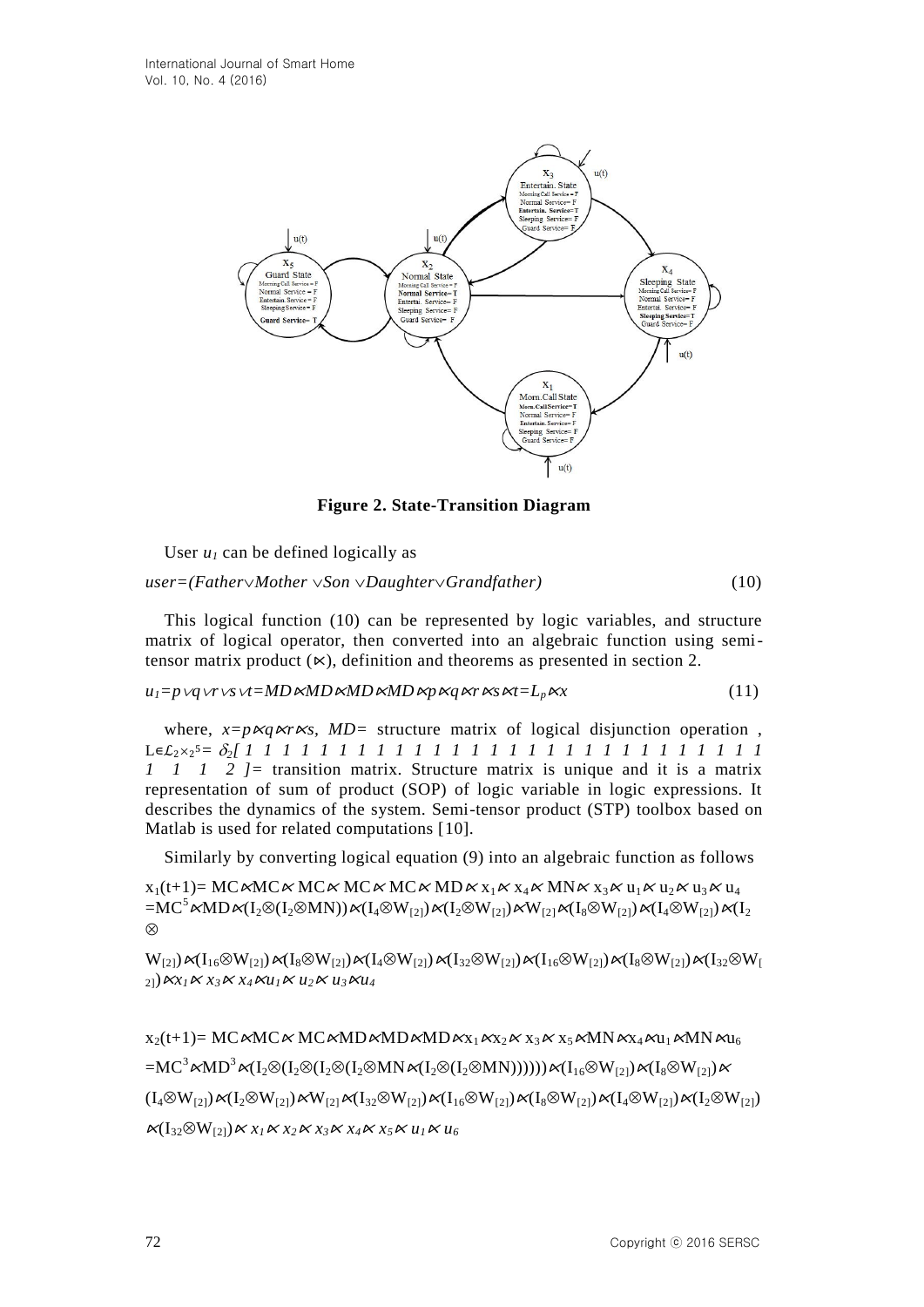$x_3(t+1) = MC \wedge MC \wedge MC \wedge MC \wedge MD \wedge x_2 \wedge x_3 \wedge MN \wedge x_4 \wedge u_1 \wedge u_2 \wedge u_3$ 

 $=MC^4\mathcal{M}D\mathcal{K}(I_2\otimes (I_2\otimes MN))\mathcal{K}(I_4\otimes W_{12})\mathcal{K}(I_2\otimes W_{12})\mathcal{K}W_{121}\mathcal{K}(I_8\otimes W_{12})\mathcal{K}(I_4+W_{12})\mathcal{K}$ 

 $((I_2 \otimes W_{12}) \times (I_{16} \otimes W_{12}) \times (I_8 \otimes W_{12}) \times (I_4 \otimes W_{12}) \times x_2 \times x_3 \times x_4 \times u_1 \times u_2 \times u_3$ 

 $x_4(t+1)=MC \ltimes MC \ltimes MC \ltimes MC \ltimes MC \ltimes MD \ltimes MD \ltimes X_2 \ltimes x_3 \ltimes x_4 \ltimes MN \ltimes x_1 \ltimes u_1 \ltimes u_3 \ltimes$  $u_4 \mathcal{K} u_5$ 

 $=\mathbf{MC}^5\mathcal{M}\mathbf{D}^2\mathcal{M}$ [J2(I2(I2MN))] $\mathcal{M}$ [ $_8\otimes\mathbf{W}_{121}\mathcal{M}$ [ $_4\otimes\mathbf{W}_{121}\mathcal{M}$ (I2 $\otimes\mathbf{W}_{121}\mathcal{M}$ [ $_1_6\otimes\mathbf{W}_{121}$  $\lambda$ 

 $\kappa(I_8\otimes W_{12})\kappa(I_4\otimes W_{12})\kappa(I_2\otimes W_{12})\kappa(I_{32}\otimes W_{12})\kappa(I_{16}\otimes W_{12})\kappa(I_8\otimes W_{12})\kappa(I_4\otimes W_{12})\kappa$  $(I_{64} \otimes W_{12}) \propto (I_{32} \otimes W_{12}) \propto (I_{16} \otimes W_{12}) \propto (I_{8} \otimes W_{12}) \propto (I_{64} \otimes W_{12}) \propto (I_{32} \otimes W_{12}) \propto (I_{16} \otimes W_{12}) \propto$  $x_1 \mathcal{K} x_2 \mathcal{K} x_3 \mathcal{K} x_4 \mathcal{K} u_1 \mathcal{K} u_3 \mathcal{K} u_4 \mathcal{K} u_5$ 

 $x_5(t+1)=MC \times MC \times MD \times MD \times MD \times MD \times x_2 \times x_5 \times MN \times x_1 \times x_3 \times x_4 \times MN \times$  $u_1 \mathcal{K} u_6$ 

 $=MC^2\ltimes MD^4\ltimes (I_2\otimes (I_2\otimes MN\ltimes (I_2\otimes (I_2+MN))))\ltimes (I_{16}\otimes W_{12})\ltimes (I_{16}\otimes W_{12})\ltimes (I_4\otimes W_{12})$ )

 $\mathcal{N}(I_2\otimes W_{12})\mathcal{N}W_{12} \mathcal{N}(I_{32}\otimes W_{12})\mathcal{N}(I_{16}\otimes W_{12})\mathcal{N}(I_8\otimes W_{12})\mathcal{N}(I_4\otimes W_{12})\mathcal{N}(I_2\otimes W_{12})\mathcal{N}(I_8\otimes W_{12})$ 2])

$$
\kappa(I_4 \otimes W_{[2]}) \kappa(I_{16} \otimes W_{[2]}) \kappa(I_{32} \otimes W_{[2]}) \kappa x_1 \kappa x_2 \kappa x_3 \kappa x_4 \kappa x_5 \kappa x_2 \kappa u_1 \kappa u_6 \tag{12}
$$

where,  $MC =$  structure matrix of logical conjunction operation,  $MD =$  structure matrix of logical disjunction operation,  $I_2$ = identity matrix,  $W_{[2]}$ =swap matrix.

Following the procedure described in section 2.5 and 2.6, algebraic equation of (12) can be expressed as

$$
\mathbf{x}(t+1) = L \exp(t) \exp(t) \tag{13}
$$

where, 
$$
L \in L_2^5 \times 2^{5+\theta}
$$
,  $x(t+1) = \kappa_{i=1}^5 X_i(t+1)$ ,  $u(t) = \kappa_{i=1}^8 u_i(t)$ ,  $x(t) = \kappa_{i=1}^5 X_k(t)$ 

The first and last few columns of *L* are *32*[26 26 10 10 26 26 10 10 26 30 10 14 26 30 26 30 18 18 4 4 18 18 4 418 22 4 818 22 28 32 26 26 26 26 26 26 26 26 26 30 26 30 26 30 26 30 18 18 20 20 18 18 20 20 18 22 20 24 18 22 28 32 26 26 26 26 26 26 26 26 26 30 26 30 26 30 26 30 18 18 20 20 18 18 20 20 18 22 20 24 18 22 28 32 26 26 26 26 26 26 26 26 26 30 26 30 26 30 26 30 18 18 20 20 18 18 20 20 18 22 20 24 18 22 28 32 26 26 9 9 26 26 9 9 26 30 9 13 26 30 25 29 28 32 26 26 9 9 26 26 9 9 26 30 9 13 26

…..

28 28 28282828283228 32 28 32 28 28 28 28 28 28 28 28 28 28 28 32 28 32 28 32 28 32 28 28 28 28 28 28 28 28 28 32 28 32 28 32 28 28 28 28 28 28 28 28 28 28 28 32 28 32 28 32 28 32 28 28 28 28 28 28 28 28 28 32 28 32 28 32 28 32 28 28 28 28 28 28 28 28 28 32 28 32 28 32 28 32 28 28 28 28 28 28 28 28 28 32 28 32 28 32 28 32 28 28 28 28 28 28 28 28 28 32 28 32 28 32 28 32 28 28 28 28 28 28 28 28 28 32 28 32 28 32 28 32 28 2828 28 28 28 28 28 28 32 28 32 28 32 28 32 28 28 28 28 28 28 28 28 28 32 28 32 28 32 28 32]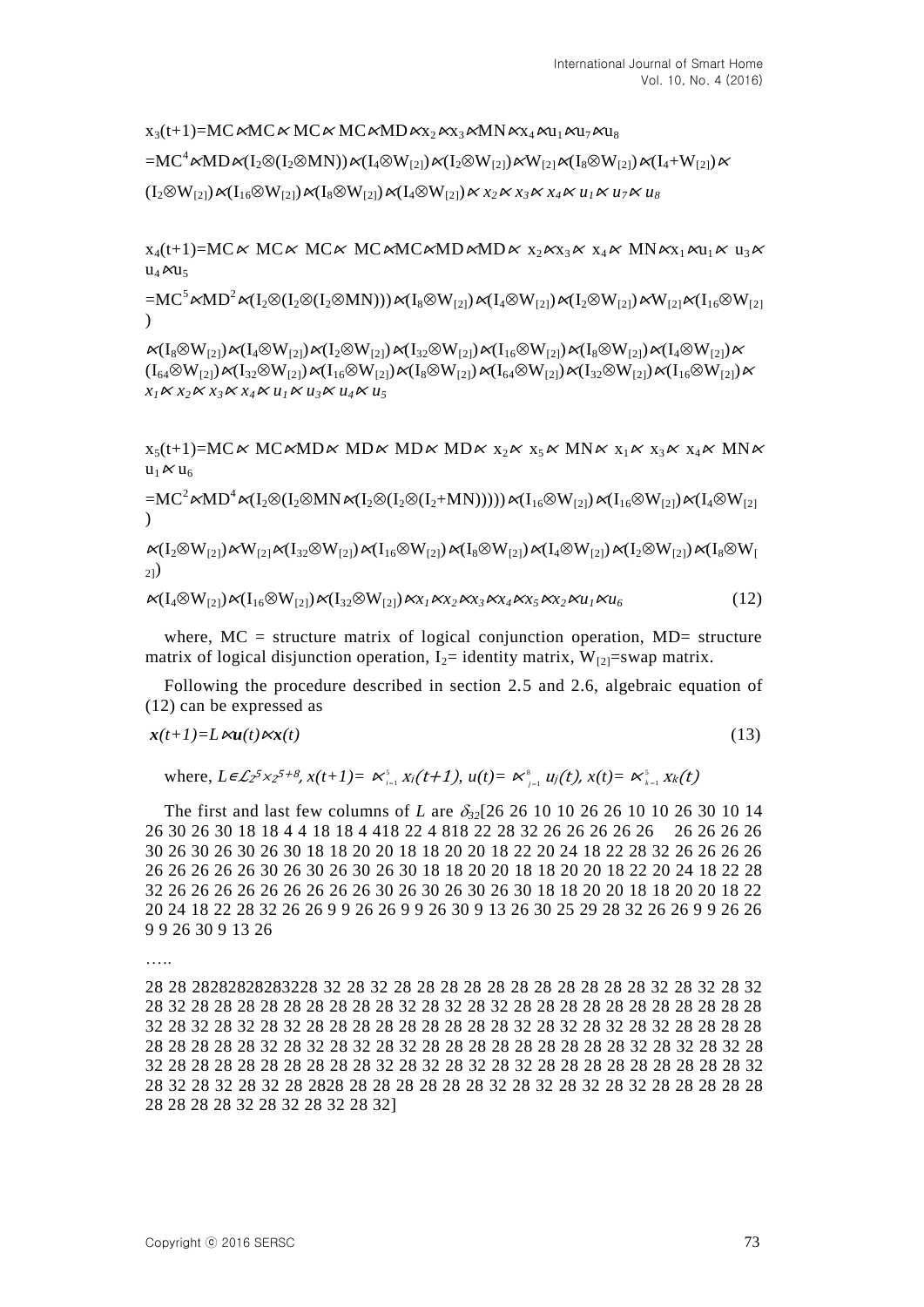# **5. Mathematical Modeling of Service Space**

Each service state will provide separate services when certain logic relations are satisfied. We can define services by First Order Predicate Logic (FOPL) as

state(x)=service(x) $\rightarrow$ appliance (Name, status)

# **Morning Call Service**

state("Morningcall")=service("Morningcall")->appliance("Alarm","on")*AND* appliance("Light","on")*AND*appliance("Blind","on")*AND* appliance("Coffee\_maker","on")*AND*appliance("Water\_heater","on")*AND* appliance("Aircondition", "on") *AND* appliance(" TV", "on")

## **Normal service**

state("Normal")=service("Normal")->appliance("Alarm","off")*AND* appliance("Light","on")*AND*appliance("Blind","on")*AND* appliance("Coffee\_maker","off")*AND*appliance("Water\_heater","off")*AND* appliance("Aircondition","on")*AND*appliance(" TV","off")

## **Entertainment service**

state("Entertainment")=service("Entertainment")->appliance("Alarm","off")*AND* appliance("Light","on")*AND*appliance("Blind","off")*AND* appliance("Coffee\_maker","off")*AND*appliance("Water\_heater","off")*AND* appliance("Aircondition","on")*AND* appliance("TV", "on")

## **Sleeping service**

state("Sleeping")=service("Sleeping")->appliance("Alarm","off")*AND* appliance("Light","off")*AND*appliance("Blind","off")*AND* appliance("Coffee\_maker","off")*AND*appliance("Water\_heater","off")*AND*applianc e(" Aircondition","on")*AND* appliance(" TV","off")

# **Guard service**

state("Guard") = service("Guard")  $\rightarrow \forall X$  appliance(" X", "off")

Similarly, like section 4 we can convert above FOPL to propositional logic. We can represent five output services by logic variables, such as morning call service  $=$  $y_1$ , normal service =  $y_2$ , entertainment service =  $y_3$ , sleeping service=  $y_4$ , guarding service  $= y_5$ . Every service is composed of some controlling facilities to turn on and off of home appliances (coffee\_maker(e), water\_heater(f), airconditioner(g), TV(h)) and devices(alarm(b),  $light(c)$ ,  $blind(d)$ ). We can describe the service by the output function of home appliances and device.

 $y_1 = b \land c \land d \land e \land f \land g \land \neg h$ 

*=MC*<sup>⋉</sup> *MC*<sup>⋉</sup> *MC*<sup>⋉</sup> *MC*<sup>⋉</sup> *MC*<sup>⋉</sup> *MC*<sup>⋉</sup> *b*<sup>⋉</sup> *c*<sup>⋉</sup> *d*<sup>⋉</sup> *e*<sup>⋉</sup> *f* ⋉*g*<sup>⋉</sup> *MN*<sup>⋉</sup> *h*

*=MC<sup>6</sup>*⋉*(*I2I2I2I2I2I2*MN))))))b*<sup>⋉</sup> *c*<sup>⋉</sup> *d*<sup>⋉</sup> *e*<sup>⋉</sup> *f* ⋉*g*⋉*h*

 $y_2 = -b \wedge c \wedge d \wedge -e \wedge f \wedge g \wedge -h$ 

 $= MC \wedge MC \wedge MC \times MC \times MC \times MC \times MN \times b \times c \times d \times MN \times e \times MN \times f \times g \times c$  $MN \times h$ 

 $= MC^6$  KMN K(I<sub>2</sub>\(I<sub>2</sub>\(I<sub>2</sub>\)MN K(I<sub>2</sub>\)MN K(I<sub>2</sub>\(I<sub>2</sub>\)MN))))))  $\kappa$  b  $\kappa$  c  $\kappa$  d  $\kappa$  e  $\kappa$  f  $\kappa$  g  $\kappa$ *h*

 $y_3 = -b \wedge c \wedge d \wedge e \wedge f \wedge g \wedge h$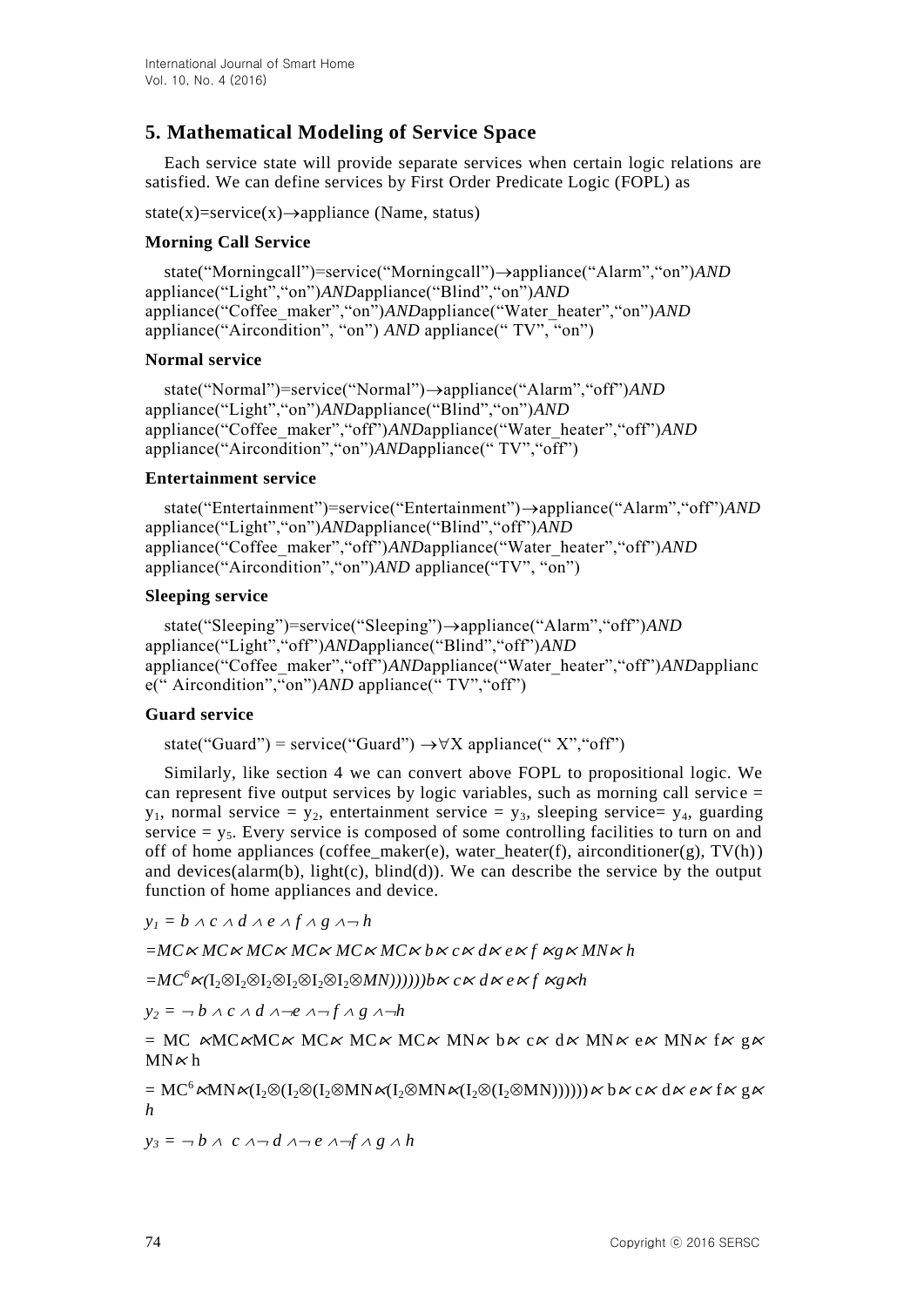*= MC* ⋉*MC*<sup>⋉</sup> *MC*<sup>⋉</sup> *MC*<sup>⋉</sup> *MC*<sup>⋉</sup> *MC*<sup>⋉</sup> *MN*<sup>⋉</sup> *b*<sup>⋉</sup> *c*<sup>⋉</sup> *MN*<sup>⋉</sup> *d*<sup>⋉</sup> *MN*<sup>⋉</sup> *e*<sup>⋉</sup> *MN*<sup>⋉</sup> *f*<sup>⋉</sup> *g*<sup>⋉</sup> *h*

 $=MC^6$  KMN  $\ltimes$ (I<sub>2</sub>⊗MN  $\ltimes$ (I<sub>2</sub>⊗MN  $\ltimes$ (I<sub>2</sub>⊗MN)))) $\ltimes$  *b*  $\ltimes$  *c*  $\ltimes$  *d*  $\ltimes$  *e*  $\ltimes$  *f*  $\ltimes$  *g*  $\ltimes$  *h* 

 $y_4 = -b$   $\lambda - c$   $\lambda - d$   $\lambda - e$   $\lambda - f$   $\lambda$   $g$   $\lambda - h$ 

*=MC*<sup>⋉</sup> *MC*<sup>⋉</sup> *MC*<sup>⋉</sup> *MC*<sup>⋉</sup> *MC*<sup>⋉</sup> *MC*<sup>⋉</sup> *MN*<sup>⋉</sup> *b*<sup>⋉</sup> *MN* ⋉*c*<sup>⋉</sup> *MN*<sup>⋉</sup> *d*<sup>⋉</sup> *MN* ⋉*e*<sup>⋉</sup> *MN*<sup>⋉</sup>  $f \propto g \propto M N \propto h$ 

 $=MC^6$  KMN K(I<sub>2</sub>⊗MN K(I<sub>2</sub>⊗MN K(I<sub>2</sub>⊗MN K(I<sub>2</sub>⊗MN K(I<sub>2</sub>⊗/(I<sub>2</sub>⊗MN))))))) kb Kc Kd Ke Kf ⋉ *g* ⋉*h*

 $y_5 = -b \land -c \land -d \land -e \land -f \land g \land -h$ 

 $= MC \Join MCK \Join C \Join MCK \Join C \Join MCK \Join N \Join b \Join M \Join c \Join M \Join d \Join M \Join e$  $\alpha$ MN $\alpha$  f  $\alpha$  MN $\alpha$  g  $\alpha$  MN $\alpha$  h

 $=MC^6\kappa MN\kappa(I_2\otimes MN\kappa(I_2\otimes MN\kappa(I_2\otimes MN\kappa(I_2\otimes MN\kappa(I_2\otimes MN))))))\kappa b\kappa c$  $\alpha d$ <sub>Ke</sub>  $\alpha f$ <sub>K</sub>  $g$   $\alpha h$  (14)

Following the procedure described in section 2.5 and 2.6, algebraic equation of (14) can be expressed as

 $y = L_s \Join x_s$ 

 $(15)$ 

where, y=∝<sup>5</sup><sub>j=1</sub> y<sub>i</sub>, x<sub>s</sub>=b⋉c⋉d⋉e⋉f⋉g⋉h, *L<sub>s</sub>* is a transition matrix of dimension  $25\times27$ 

The columns *L<sup>s</sup>* are*32[32 16 32 32 32 32 32 32 32 32 32 32 32 32 32 32 32 32 32 32 32 32 32 32 32 32 32 23 2323 23 23 23 23 23 23 23 2 32 32 32 32 32 32 323232323232 3232 32 32 32 32 32 32 32 32 32 32 32 32 32 32 32 32 32 32 32 32 32 32 32 32 32 24 32 32 32 32 32 32 32 32 32 32 32 32 32 32 28 32 32 32 32 32 32 32 32 32 32 32 32 32 32 32 32 32 3232 32 32 32 32 32 32 32 32 32 32 32 32 32 30 32 31]*.

The vector value of service output is

 $x_s = L_s^T$ *S*  $\ltimes$  y (16)

## **6. Methods of Inference**

This system will check the context information periodically and update the context information. Once the context information is updated then it will be used for calculation of current state of the system. When the current state is changed then the service is selected in the next step. According to algorithm in section 2.7, we can calculate the scalar form of different logical variables from the logical vector values. The scalar form of logical variables used in system is tabulated in Table 3.

| service      | $x(t+1)$           | <b>y</b> <sub>1</sub> <b>y</b> <sub>2</sub> <b>y</b> <sub>3</sub> <b>y</b> <sub>4</sub> <b>y</b> <sub>5</sub> | $\mathbf{X}_{\mathbf{S}}$ | bcdefgh |
|--------------|--------------------|---------------------------------------------------------------------------------------------------------------|---------------------------|---------|
| Morning call | $\delta_{32}^{16}$ | 10000                                                                                                         | $\delta_{128}^2$          | 1111110 |
| Normal       | $\delta^{24}_{32}$ | 0 1 0 0 0                                                                                                     | $\delta^{79}_{128}$       | 0110010 |

**Table 3. Scalar Form of Logical Variables**